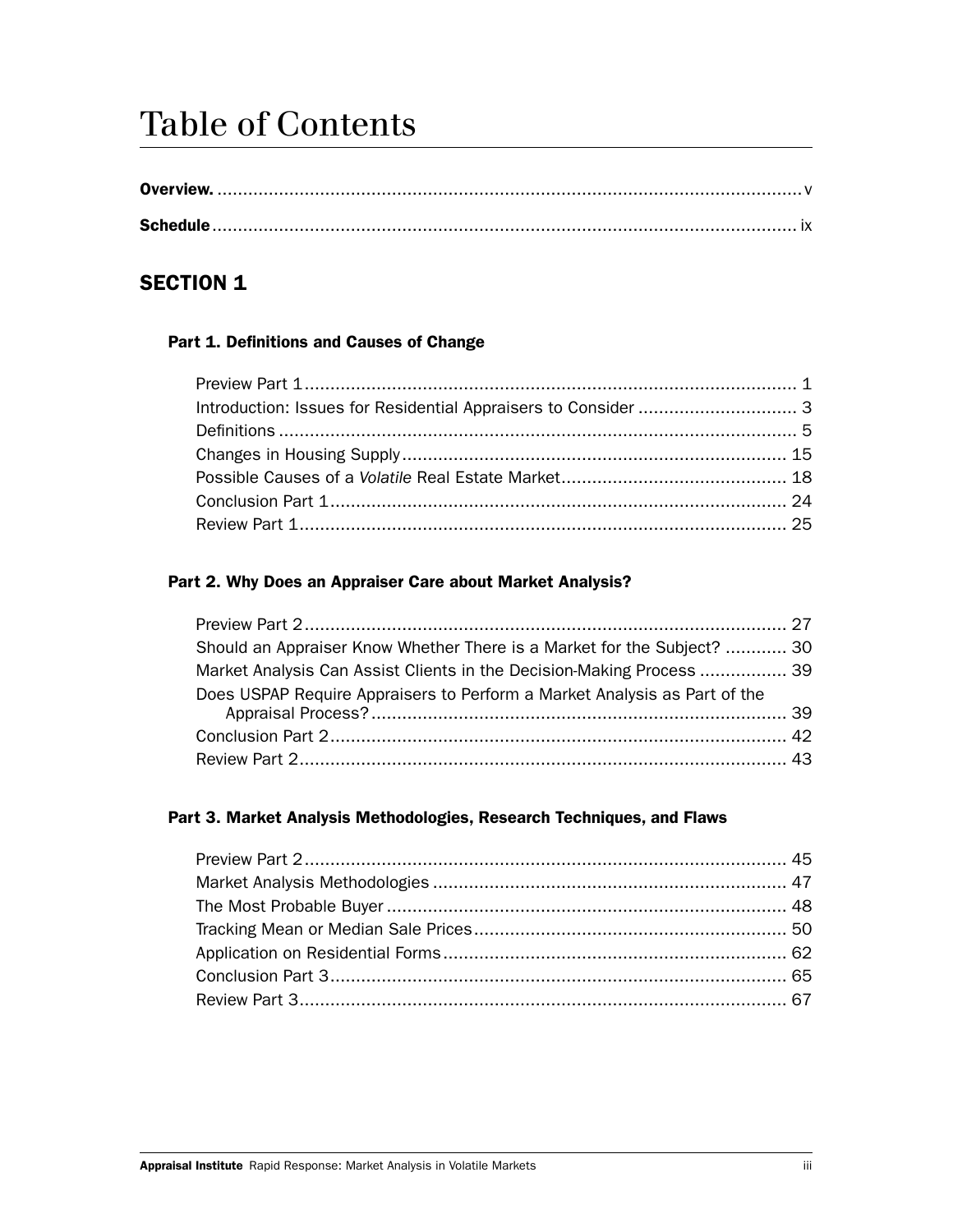## SECTION 2

#### Part 4. Preset Market Analysis Reports from MLS Systems

| Market Analysis Reports from MLS Systems: Manually Created or Preset 71 |  |
|-------------------------------------------------------------------------|--|
|                                                                         |  |
|                                                                         |  |
|                                                                         |  |

### Part 5. Published Reports

# APPENDIX A

|  |  | Optional Case Study—Bed & Breakfast or Single-Unit Home 111 |  |
|--|--|-------------------------------------------------------------|--|
|  |  |                                                             |  |

# APPENDIX B

| Using MLS Data: How to Download, Organize, and Present Data from MLS |  |
|----------------------------------------------------------------------|--|
|                                                                      |  |

## **SOLUTIONS**

# OPTIONAL CASE STUDY SOLUTIONS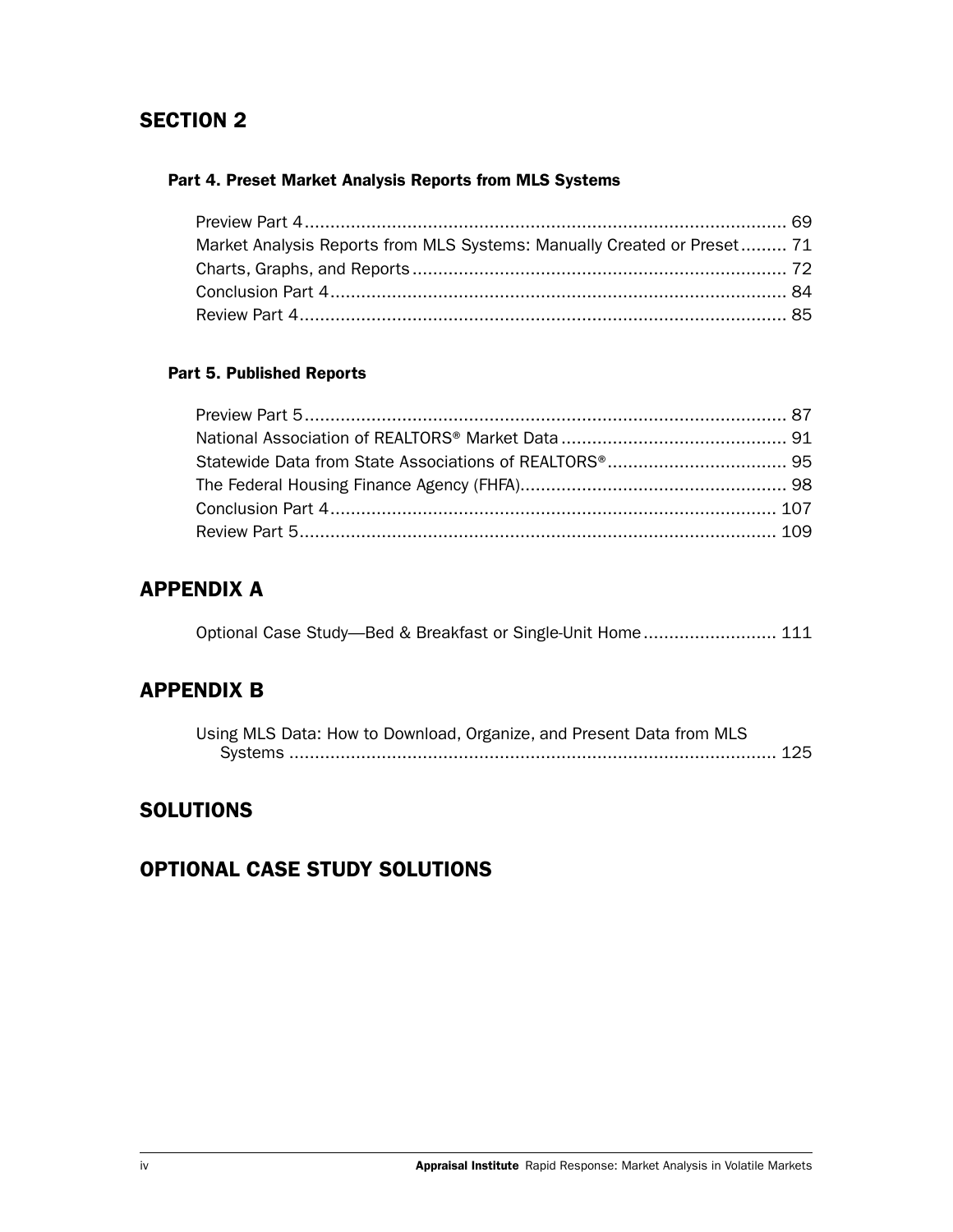# **Overview**

## Seminar Description

In 1977, the Freddie Mac average annual mortgage loan interest rate was about 8.85%, but by 1981 that average 30-year fixed rate had climbed to 16.63%.<sup>1</sup> Because of rapidly increasing interest rates, the question on a lot of people's minds in 1980 was, "How is this impacting real estate?" In 1980, the president of a local savings and loan called a young appraiser and asked him a few questions. The banker said to the appraiser: "In 1979, you appraised the house at 12345 Green Street for \$205,000 and on that appraisal form you said the market was in balance and prices were stable. Now, here in 1981 we have foreclosed on that home and you appraised this same property for \$175,000 and you again said the market prices are stable and supply and demand are in balance. However, I have talked to five real estate brokers and they all say the market is seriously oversupplied and prices are falling. I need to know what the market is actually doing and I don't think I am getting that from you. If you want to continue to do our work, you must give me contemporary market data so we know what the market is doing. I don't want to know what happened six months ago, I need to know now."

That appraiser immediately started to add a comparison of active listings and closed sales for the 12 months prior for the subject market segment to each and every appraisal report and, when it was over six months' supply, in most cases he checked the oversupply icon.

Until the age of the computer, the health of a market was more or less determined by word of mouth, largely with real estate brokers. But since the computer age, market supply and demand can be read with less effort and more accuracy and in the last few years more quickly and with much more focus. This seminar will attempt to illustrate some of the ways appraisers can find, organize, analyze, and present data in support of their opinions and do it efficiently and quickly. The last part, "quickly," is especially needed in times of turmoil when clients are asking, "How is that market changing?"

In 1970, the best MLS systems published all the data in a printed book. Today, the modern MLS systems allow downloading massive amounts of data that can be analyzed and presented by knowledgeable appraisers, but it does take a while to do that. The goal of this seminar is to show how to do it quickly and narrowly focused on the subject's market. Appraisers no longer have to accept quarterly data for entire metropolitan areas published by the National Association of REALTORS® or Case Schiller® to support their opinions. Data can be very current and focused.

Appraisers experience considerable pressure from clients, lenders, and regulators to do appraisals quickly and at low cost. Clients expect fast service but they also want reliable information and risk assessment. How can appraisers meet the expectations of clients for faster and lower-cost service but still provide reliable and relevant information to them? This seminar attempts to answer that question.

<sup>1.</sup> http://www.freddiemac.com/pmms/pmms30.html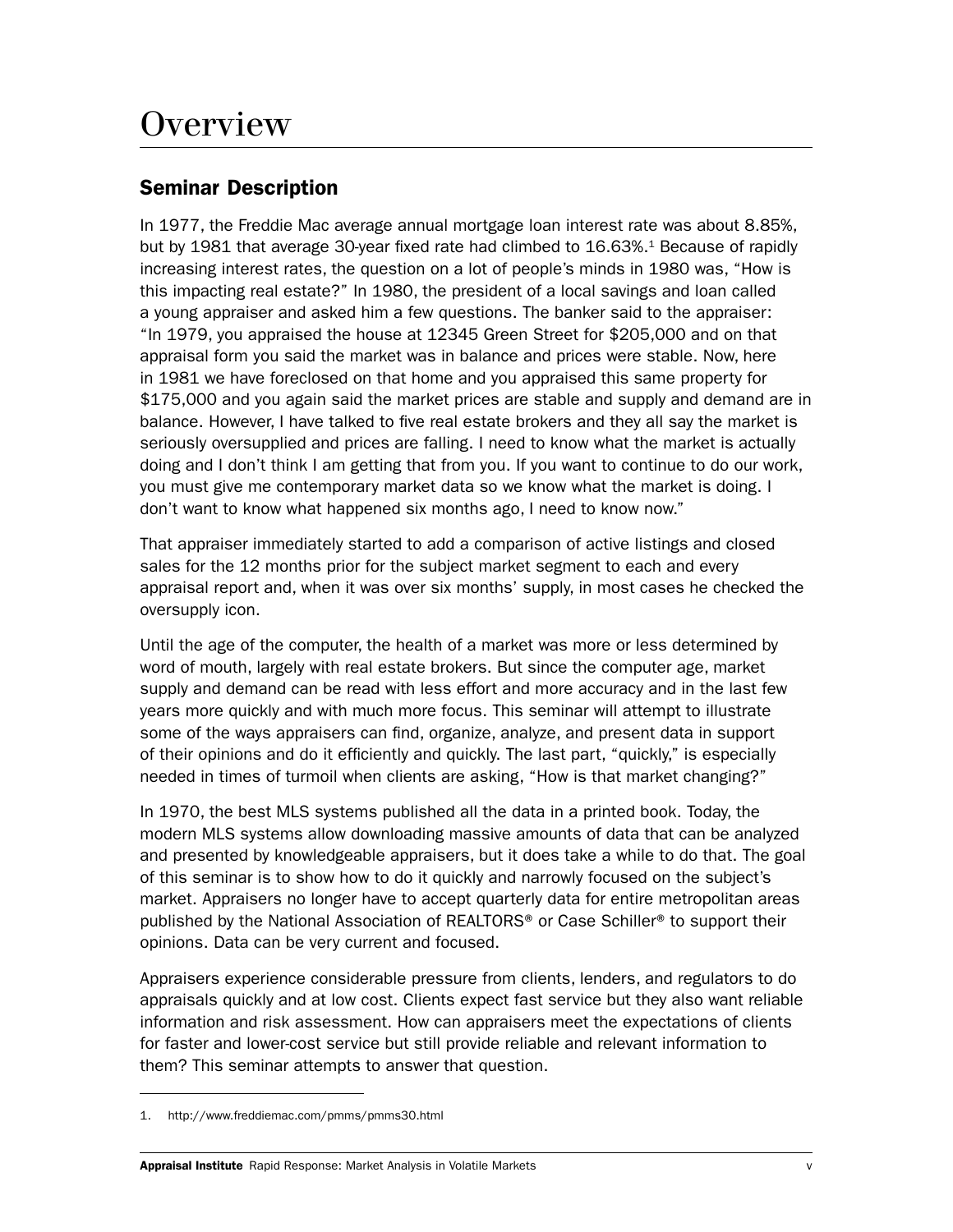**Part 1** defines the terms, discusses what supply and demand in the housing market mean, and explains the difference between supply and demand for housing vs. supply and demand in the available listings. In other words, the housing market can include mobile homes, hotels, apartments, and condominiums. The available supply consists of just those units offered for sale. Defining the terms is important.

**Part 2** addresses the reasons why appraisers should care about market analysis and how it supports a highest and best use conclusion. The USPAP requirements for market analysis are addressed also. Many appraisers ignore this part of the appraisal process at their peril because sometimes it is the most important part of the appraisal.

**Part 3** is focused on the various methods of extracting, interpreting, and presenting market supply and demand factors and how these can be good or bad. It addresses anecdotal evidence and statistical evidence and why the former should be avoided and the latter is more reliable in most cases. Remember, in the 1970s all an appraiser could do to get an indication of market health was to ask the participants what has changed.

**Part 4** presents several reports that appraisers can develop from some MLS systems or other databases as well as many reports that are common in MLS systems. It will introduce reports that can be as geographically specific as a Zip code or even a block or two and as recent as yesterday. This discussion will be somewhat local since not all MLS systems operate in the same way. The material also covers the need to read and interpret these reports and how they may or may not make the appraisal report consistent.

**Part 5** introduces some statewide and national databases that produce market reports of significance to appraisers, but these lack the geographical specificity that the MLS reports have and they are usually at least 30 days behind the market. Nevertheless, they do show trends and are often quoted by the media.

Appendix A consists of an optional case study involving a residence used as a Bed & Breakfast.

Appendix B covers Using MLS Data: How to Download, Organize, and Present Data from MLS Systems.

## USPAP References in This Seminar

All references in this seminar to the Uniform Standards of Professional Appraisal Practice (USPAP) are taken from the 2020–2021 edition (Washington, D.C.: The Appraisal Foundation).

# Learning Enhancements

The seminar has been designed with a variety of elements to enhance your learning experience.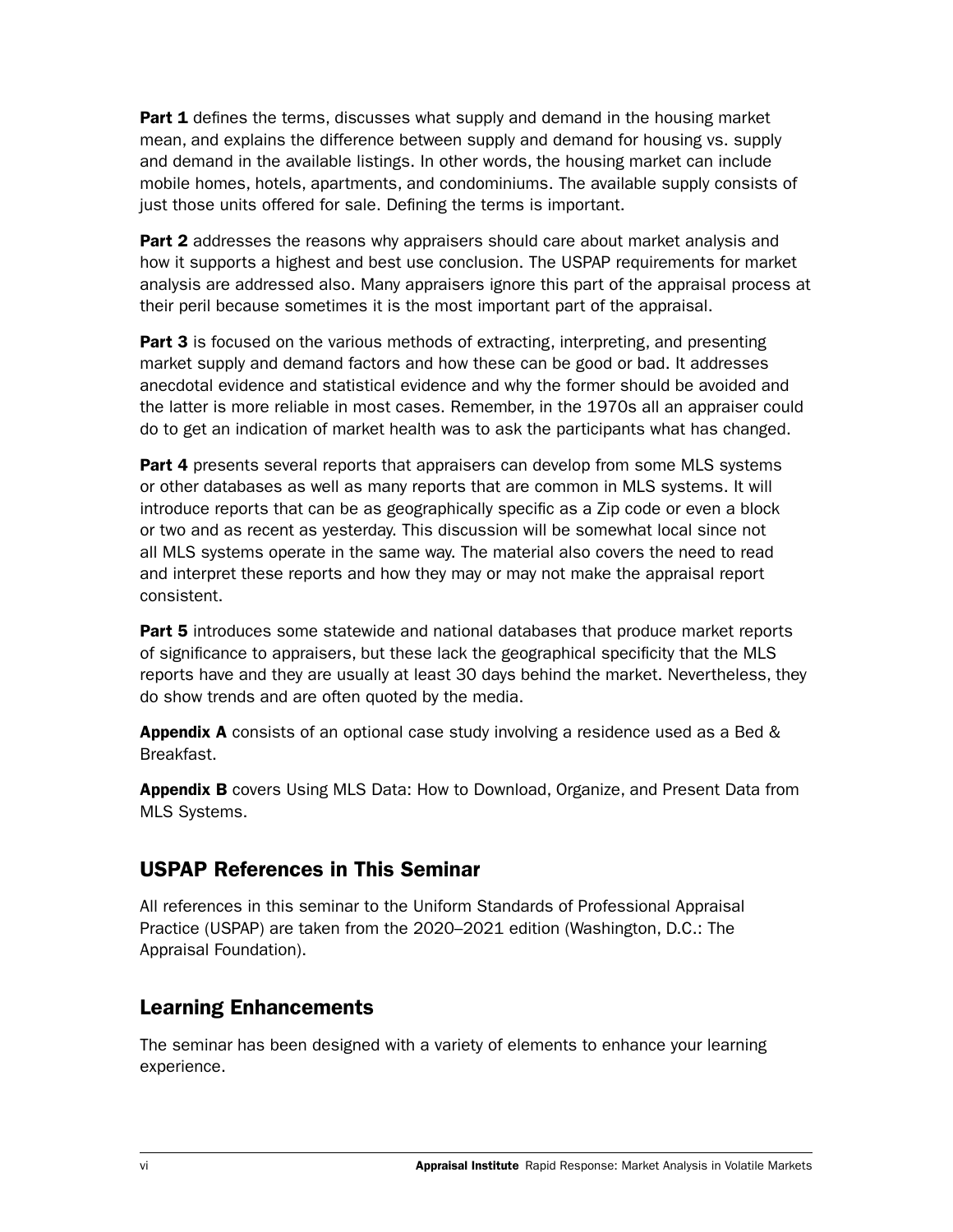- *Preview.* To give you a taste of what is to come, the *Preview* page that begins each part includes a brief overview of the content, learning objectives to consider as you move through the content, and, where appropriate, learning tips that will assist you in understanding the material you're about to cover.
- *Learning Objectives.* Each learning objective covers information required for understanding the concepts in the seminar. Look them over before the part begins so that you have a frame of reference as you move through the material. At the end of each part, reread the objectives. Are you able to do what is stated? If not, this is the time to ask your instructor for help or review the concepts that you do not understand.
- **Discussion Questions.** To supplement the discussions, we've included scenarios to help you apply what you are learning.
- **Review.** Each part concludes with a *Review* page, which repeats the learning objectives and, where appropriate, lists key terms and concepts that have been covered.
- **Solutions.** Answers to the Discussion Questions are provided behind the Solutions tab at the back of this handbook.

### Recommended Equipment

**Laptop or pad device that can access the local MLS** 

## Classroom Guidelines

To make the seminar a positive experience for everyone attending, we have some guidelines for your consideration:

- 100% attendance is required. No exceptions.
- **EXECT:** Limit use of computers and wireless devices to classroom projects.
- Communicate with business associates during break time instead of class time.
- **Put away reading materials such as newspapers and books that are not used in class.**
- Silence cell phones and other communication devices.
- Use recording devices only if prior permission has been granted.
- Refrain from ongoing conversations with those seated near you and other distracting behavior.